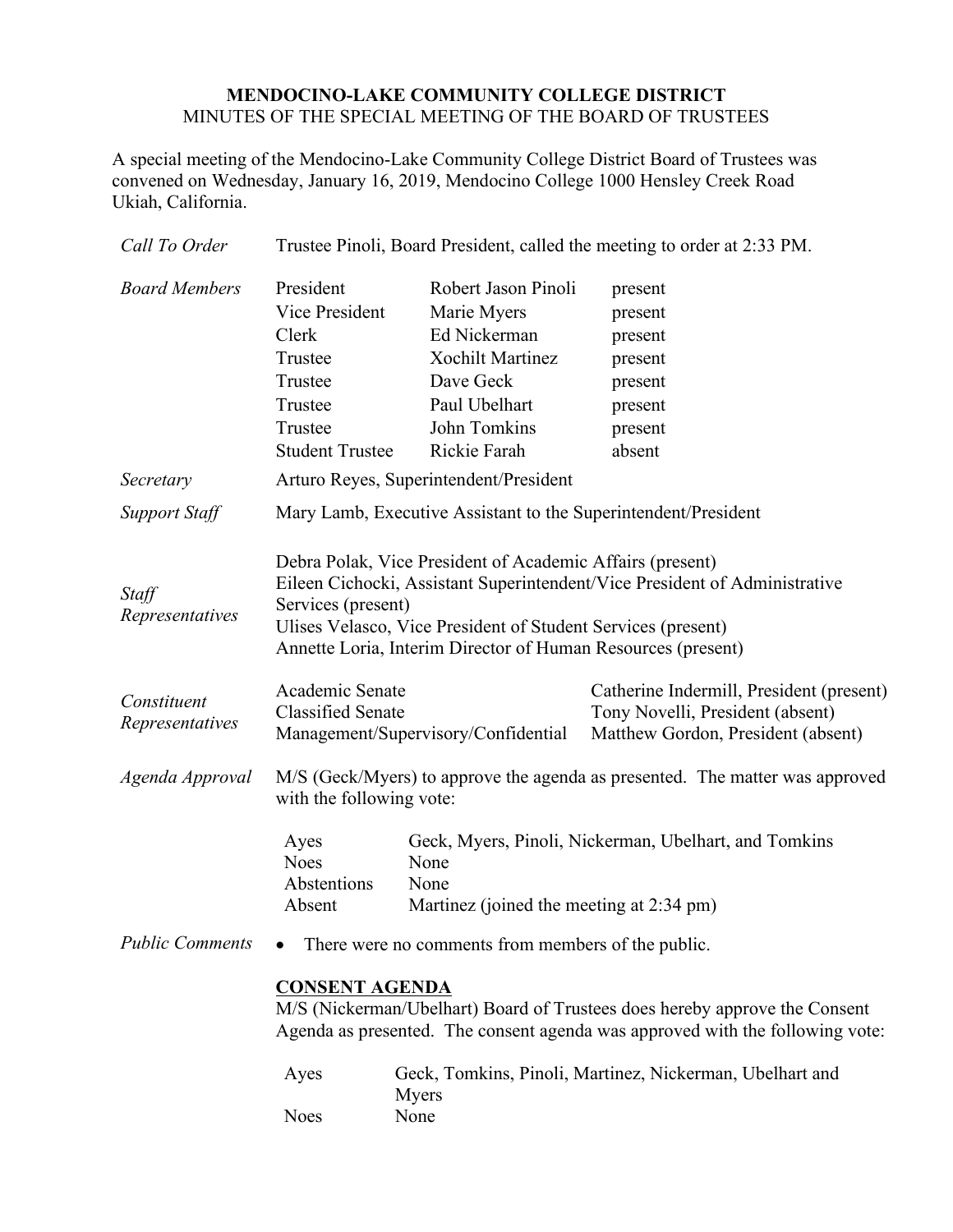Abstentions None Absent None

Items with an asterisk \* were approved by one motion as the Consent Agenda.

#### **Personnel**

*Employment – Temporary, Non-Tenure Track Categorically-Funded Full-Time Faculty*

\*RESOLVED, That the Mendocino-Lake Community College District Board of Trustees does hereby approve employment of Joseph Munoz, non-tenure track categorically funded, full-time Director of Clinical Education effective January 22, 2019 as presented pending receipt of all necessary employment eligibility requirements.

# **INFORMATIONAL REPORTS**

*Student Housing* Chris Brown and Juan Barroso from Denevi Castellos presented information remotely on the current status of the proposed student housing project.

> Part of their presentation included information on the 5 potential location options which were identified originally. Those locations are:

- 1. Campus Hilltop
- 2. Near Student Center/Baseball
- 3. Near Solar Field/Entry Road
- 4. Near Athletic Fields
- 5. Near Grass Area by Volleyball courts

Upon further review, option #4 and #5 have been removed from consideration due to access availability considerations.

A potential timeline for the next steps was also included in their presentation.

After completion of their presentation, several questions from members of the Board were addressed and answered. The Board was also informed that Mr. Barroso will be present at the February 2019 board meeting to address any additional questions and/or concerns the board may have.

## **CLOSED SESSION**

The Board adjourned to Closed Session at 3:02 PM with Board President Pinoli stating items 5.1, 5.2, 5.3 and 5.4 will be discussed in closed session.

## **OPEN SESSION**

| Report of Action<br>Taken in Closed<br><b>Session</b> | The Board returned to open session at 3:47 PM with Board President Pinoli<br>reporting the following no action taken in closed session.             |  |  |
|-------------------------------------------------------|-----------------------------------------------------------------------------------------------------------------------------------------------------|--|--|
| <i>Adjournment</i>                                    | M/S (Myers/Nickerman) RESOLVED, That the Mendocino-Lake Community<br>College District Board of Trustees does hereby adjourn the meeting at 3:48 PM. |  |  |

Ayes Tomkins, Martinez, Nickerman, Myers, Ubelhart and Pinoli